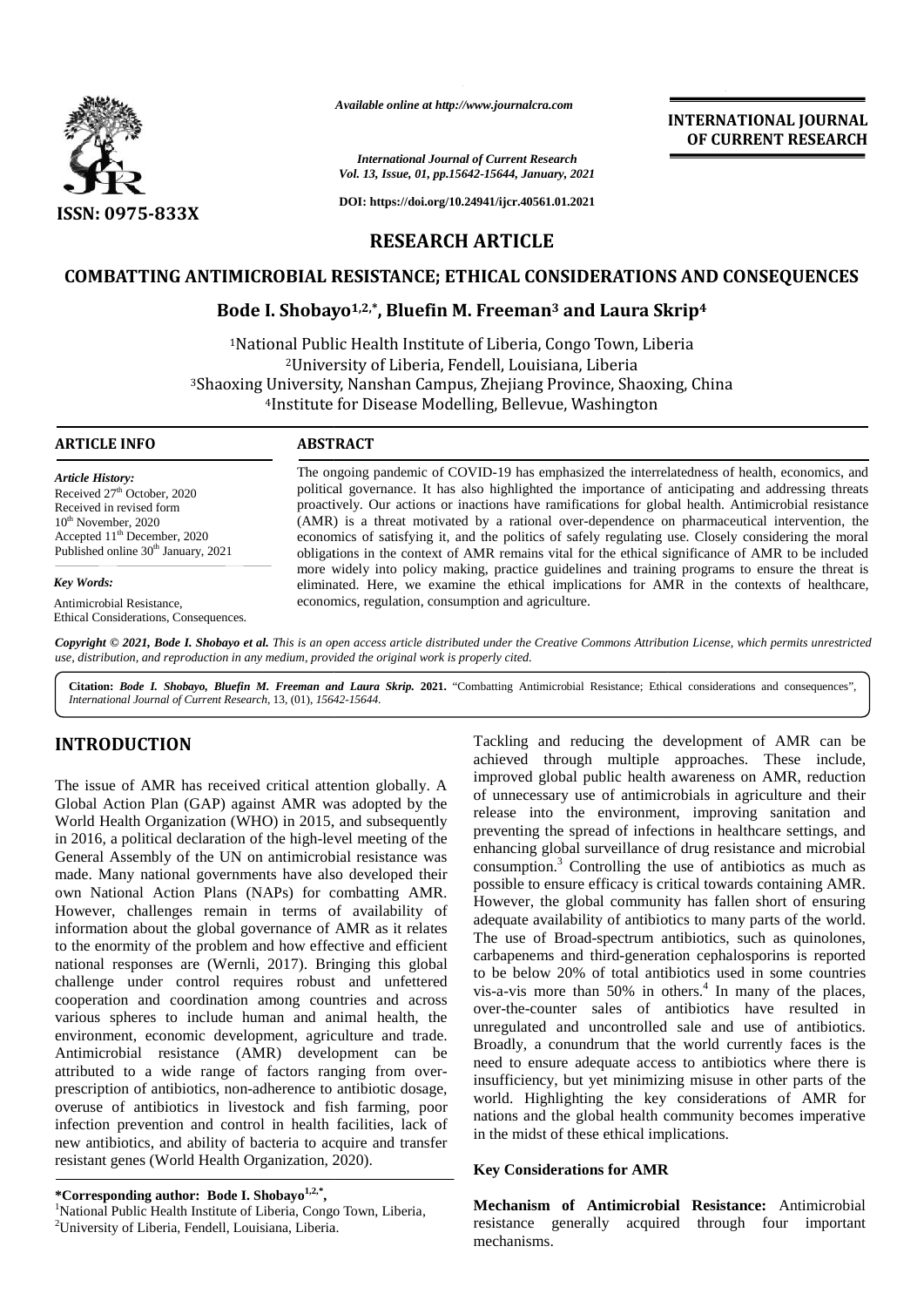As illustrated below (Figure 1), these mechanisms are: reduced cell permeability, production of drug-inactivating enzymes, pumping out of drugs from the cell and modification of an existing target. Introduction of a new antimicrobial into clinical practice is usually results in the development of resistant strains of bacteria that were initially susceptible. This has caused a significant reduction in the long-term therapeutic value of many antimicrobial drugs (Reygaert *et al.,* 2018). At the community level, *Enterobacteriaceae* such as *Salmonella spp*. and *Shigella spp*., *Mycobacterium tuberculosis*, *Streptococcus pneumoniae*, *Haemophilus influenzae* and *Neisseria gonorrhoeae* are common organisms in which resistance is a serious problem, while Multi-resistant Gram negative rods, methicillin-resistant *Staphylococcusaureus* and vancomycin-resistant *enterococci* are major culprits of resistance in the hospital setting. Prevalence of antibacterial resistance depends both on acquisition and spread. Hence, controlling indiscriminate use of antimicrobials should lessen the rate of acquisition and spread (Sefton, 2002).

**Healthcare and IPC Practices:** Institutions providing healthcare such as hospitals, clinics and nursing homes remain hotspots for the development of antibacterial resistance with rapid spread between patients easily occurring. It has been estimated that more than 70% of the bacteria causing hospital acquired infections caused by resistant strains of bacteria and 35–55% or more of these infections are preventable with proper IPC practices in place.

It is therefore critical to establish clear cut standards in facilities as per when and how antibiotics may be prescribed (Ministerie van Volksgezondheid, 2020), with oversight in place to offer feedback on individual implementation of IPC guidelines. Failure to take necessary actions and initiate interventions may result in dire consequences for treatment of acute bacterial infections and increased risk for medical procedures in which antibiotics are used. This raises serious moral issues in terms of failure to provide safe and secure medical care.

**Economic Burden:** Antimicrobial resistance (AMR) not only constitutes an enormous threat to global health, but it comes with immense economic burden to society. The fight to address AMR globally is being challenged by multiple economic factors ranging from market incentives that stimulate the development of novel antimicrobials and vaccines, to equipment for detecting and determining the need for antimicrobials for therapeutic use. Developing a new pharmaceutical product, including antibiotics use is very expensive with no guaranteed return on investment, and the drug development process is often stalled or left incomplete due to insufficient funding, particularly in its initial phases (International Monetary Fund, 2020). Meanwhile, in parallel to lack of investment in drug development, AMR is leading to growing cost to society. It has reported that by 2050, AMR will lead to 10 million deaths every year, costing the world up to \$100 trillion, with an accompanying reduction in Global Gross Domestic Product (GDP) of 2 to 3.5 percent (WHO, 2013). In a report commissioned by the UK government in 2015, it was suggested that failure to halt today's levels of infection and resistance rates would bring cumulative global economic losses of almost \$6 trillion over the next four decades<sup>7</sup>. Key reports such as these have indicated enhanced  $\frac{u}{w}$ understanding of the consequences of non-intervention and its ethical undertone (Taylor, 2016).



*Source: 1985 - 2020 BioSpace.com.*

**Unregulated sale and consumption:** Antimicrobials are reported to be the most commonly misused of all the drugs. This is particularly prevalent in developing countries, where the availability of antibiotics without prescription enables self medication and provides a ready mechanism for the spread of antimicrobial resistance. Irrational medication use is related to systemic issues such as high frequency of expired medications and insufficient numbers of trained healthcare providers. In many cases, health facility dispensaries are also poorly maintained and personnel do not often consult the standard treatment guidelines and essential medicines list when prescribing (Ayukekbong, 2017). Controlling antibiotics use to ensure effectiveness in regulating over-the-counter sales of antibiotics remain critical and requires making difficult ethical choices that have implications on personal livelihoods and businesses.

**Agricultural use:** The use of antimicrobials in animals and food production remains important for the welfare of animals and the economic benefits for agriculture. Globally, agricultural antibiotic use likely exceeds human consumption with the absolute quantity of antibiotics used in animals being 4 times more than what is being used in humans (World Health Organization). This remains a major contributor to AMR development through its misuse especially as growth promoters in farm animals. Residues of antibiotics are passed on humans and thereby creating conditions for AMR development (Smith, 2019). Although the development of AMR through food can be curtailed by implementing good food safety management practices, fragility and fragmentation of food control systems and processes remain a challenge for many countries. Very often, the proper infrastructure, regulation framework and technical capabilities required to implement and regularly monitor the safety of food at national and sub-national levels are lacking. It therefore becomes imperative to develop robust and well-coordinated national food safety control systems which should include the proper governance and operational mechanisms tackle the global challenge of AMR. Additionally, striking a balance between antimicrobial use in agriculture and the potential for development of AMR in humans due to consumption of animal and animal products require serious ethical consideration.

### **Conclusion**

Antibiotic resistance gives rise to several ethical questions and management of these issues is complex. Across all spheres, ranging from healthcare to agriculture and trade, predicaments will surface and decisions made will have to be made so consciously, with due considerations to impending consequences.